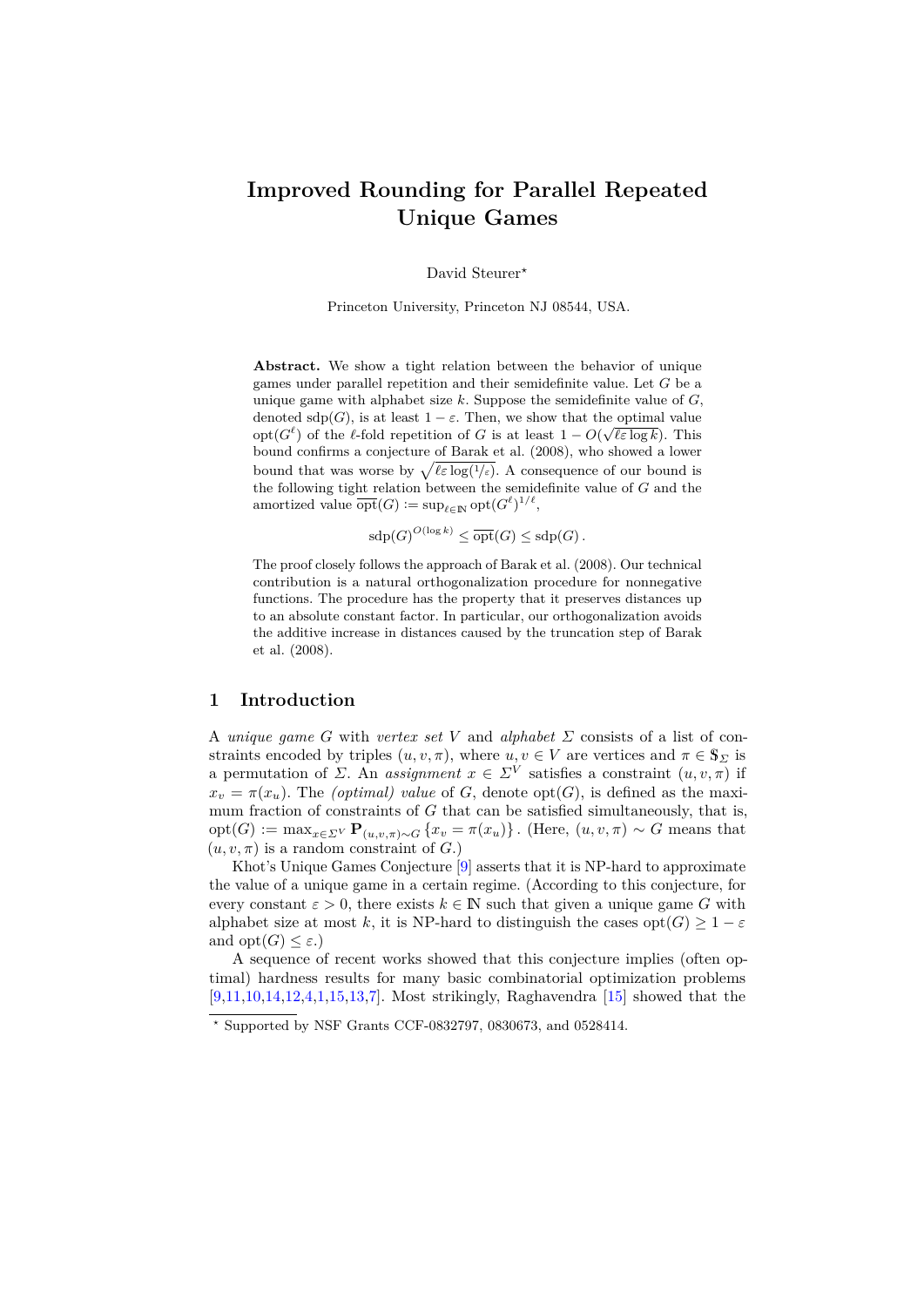Unique Games Conjecture, if true, implies that for every constraint satisfaction problem, it is NP-hard to achieve a strictly better approximation guarantee than the one obtained by a simple generic semidefinite programming relaxation.

Due to its potential consequences, the Unique Games Conjecture is one of the central open questions about approximation algorithms and hardness of approximation.

In contrast to the numerous implications of a positive resolution, only few consequence of a refutation of the conjecture are known (some consequence for the approximability of graph expansion in a certain regime were recently shown [\[16\]](#page-12-8)). The most compelling question in this context is whether an algorithm refuting the Unique Games Conjecture would lead to better approximation algorithms for MAX CUT. (Or equivalently: Would the optimality of current algorithms for MAX CUT, imply the Unique Games Conjecture?)

A natural candidate for such a reduction from MAX CUT to UNIQUE GAMES (the problem of computing the value of a unique game) is *parallel repetition*. (For simplicity, we can identify MAX CUT with the problem of computing the value of a unique game with alphabet size 2.) In general,  $\ell$ -fold parallel repetition takes a unique game *G* with vertex *V* and alphabet  $\Sigma$  and outputs a unique game, denoted  $G^{\ell}$ , with vertex set  $V^{\ell}$  and alphabet  $\Sigma^{\ell}$ . For every  $\ell$ -tuple  $(u_1, v_1, \pi_1), \ldots, (u_\ell, v_\ell, \pi_\ell)$  of constraints in *G*, the game  $G^\ell$  contains a constraint  $(u, v, \pi)$ , where  $u = (u_1, \ldots, u_\ell)$ ,  $v = (v_1, \ldots, v_\ell)$ , and  $\pi$  is the permutation of  $\Sigma^{\ell}$ obtained by applying  $\pi_i$  to the *i*<sup>th</sup> coordinate. By construction,  $opt(G^{\ell}) \geq opt(G)^{\ell}$ . However, this lower bound is not always tight. Raz [\[18\]](#page-12-9) showed the first strong upper bound on the value of parallel-repeated games: If  $opt(G) = 1 - \varepsilon$ , then  $\text{opt}(G^{\ell}) \leq (1 - \varepsilon^{c})^{\Omega(\ell/s)}$  for some constant *c* and  $s = O(\log k)$ . Subsequently, Holenstein [\[8\]](#page-12-10) simplified this proof and showed an improved parallel repetition bound with  $c = 3$ . Rao [\[17\]](#page-12-11) further improved this result and showed a parallel repetition bound with  $c = 2$  and  $s = O(1)$ . We remark that these bounds also hold for *projection games*, where  $\pi$  need not be a permutation but can be an arbitrary function. (In fact, the bounds of Raz and Holenstein hold in an even more general setting.)

Feige et al. [\[5\]](#page-11-2) noted that a parallel repetition bound with *c <* 2 would imply a reduction from MAX CUT to UNIQUE GAMES that achieves the goal above (an algorithm refuting the Unique Games Conjecture would lead to a better approximation algorithm for MAX CUT). Raz  $[19]$  ruled out this possibility and showed that for a simple family of unique games (odd-cycle games) Rao's parallel repetition bound is optimal.

A related, more general question is whether parallel repeated games could be hard instances for Unique Games. Concretely, we could consider the following strengthening of the Unique Games Conjecture: For every constant  $\varepsilon > 0$ , there exists  $\ell \in \mathbb{N}$  such that given a unique game *G* with alphabet size 2 it is NP-hard to distinguish the cases  $opt(G^{\ell}) \geq 1 - \varepsilon$  and  $opt(G^{\ell}) \leq \varepsilon$ . We remark that the analogous conjecture for projection games is known to be true (a consequence of the PCP Theorem and Raz's parallel repetition bound). Extending the techniques of Raz's analysis of odd-cycle games, Barak et al. [\[2\]](#page-11-3) showed that this variant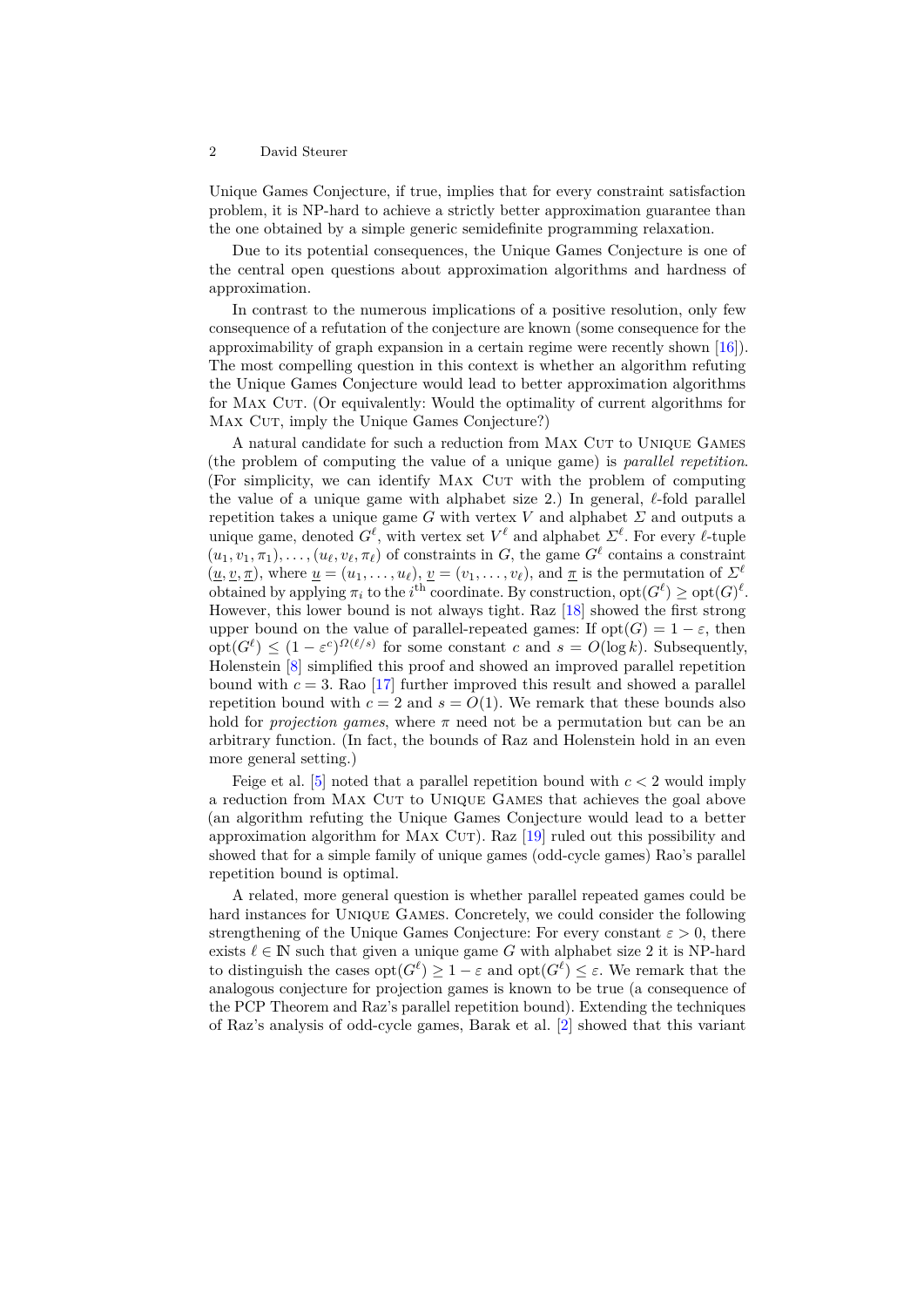of the Unique Games Conjecture is false (unless  $P = NP$ ). The authors give a polynomial time algorithm that given a unique game *G* with alphabet size 2 polynomial time algorithm that given a unique game  $G$  with alphabet size 2 and opt $(G^\ell) \geq 1 - \varepsilon$ , computes an assignment for  $G^\ell$  of value  $1 - O(\sqrt{\varepsilon})$ . (In particular, for every small enough  $\varepsilon > 0$ , this algorithm can distinguish between  $\mathrm{opt}(G^{\ell}) \geq 1 - \varepsilon$  and  $\mathrm{opt}(G^{\ell}) \leq \varepsilon$ .)

The algorithm of Barak et al. is based on a semidefinite programming relaxation for opt $(G)$ . They show that the behavior of opt $(G^{\ell})$  is closely characterized by the optimal value of this semidefinite relaxation, denoted  $\text{sdp}(G)$ . For the case that *G* has alphabet size 2, the bound of Barak et al. is tight up to constant factors. For the case of larger alphabets, the authors show bounds that are tight up to logarithmic factors. In this work, we improve the analysis of Barak et al. and show a relation between  $\text{sdp}(G)$  and the behavior of  $\text{opt}(G^{\ell})$ , which is tight up to constant factors even for larger alphabets.

#### **1.1 Results**

Let *G* be a unique game with alphabet size *k*. We are interested in the behavior of the value of *G* under parallel repetition. Barak et al. [\[2\]](#page-11-3) show that if the semidefinite value of *G* is at least  $1 - \varepsilon$ , then the optimal value of  $G^{\ell}$  is at least  $1 - O(\sqrt{s\ell\varepsilon})$ , where  $s = \log k + \log(1/\varepsilon)$ . It was conjectured that the  $\log(1/\varepsilon)$  term in this bound is not necessary. (The  $\log k$  term is known to be necessary.) We confirm this conjecture and show the following lower bound on  $opt(G^{\ell})$  in terms of  $sdp(G)$ .

<span id="page-2-0"></span>**Theorem 1.** For every unique game G with alphabet size k and  $\text{sdp}(G) > 1 - \varepsilon$ ,

$$
opt(G^{\ell}) \ge 1 - O(\sqrt{\ell \varepsilon \log k}).
$$

As a consequence of this theorem and results of Feige and Lovász  $[6]$  and Charikar, Makarychev, and Makarychev [\[3\]](#page-11-5), we obtain the following tight relation between the *amortized value*  $\overline{\text{opt}}(G) := \sup_{\ell \in \mathbb{N}} \text{opt}(G^{\ell})^{1/\ell}$  and the semidefinite value of *G*. (See [Section A.1](#page-12-13) for a proof of this theorem.)

<span id="page-2-1"></span>**Theorem 2.** *For every unique game G with alphabet size k,*

$$
\text{sdp}(G)^{O(\log k)} \le \overline{\text{opt}}(G) \le \text{sdp}(G).
$$

(We remark that for every  $k \in \mathbb{N}$ , there exist unique games G that achieve the above lower bound on  $\overline{opt}(G)$ . See [\[2\]](#page-11-3) for details.) The approach of [2] for proving lower bounds on the value of repeated games  $G^{\ell}$  involves an intermediate relaxation, denoted here  $\text{sdp}_{+}(G)$ , which is "sandwiched" between  $\text{opt}(G)$ and  $\text{sdp}(G)$ . (This approach is also implicit in Raz's counterexample to strong parallel repetition [\[19\]](#page-12-12).) Using Holenstein's correlated sampling technique [\[8\]](#page-12-10), it is straightforward to derive lower bounds on  $opt(G^{\ell})$  in terms of  $\text{sdp}_{+}(G)$  (see [Section 2.2](#page-5-0) for the definition of  $\text{sdp}_{+}(G)$  and [\[2\]](#page-11-3) for more discussion about the correlated sampling technique).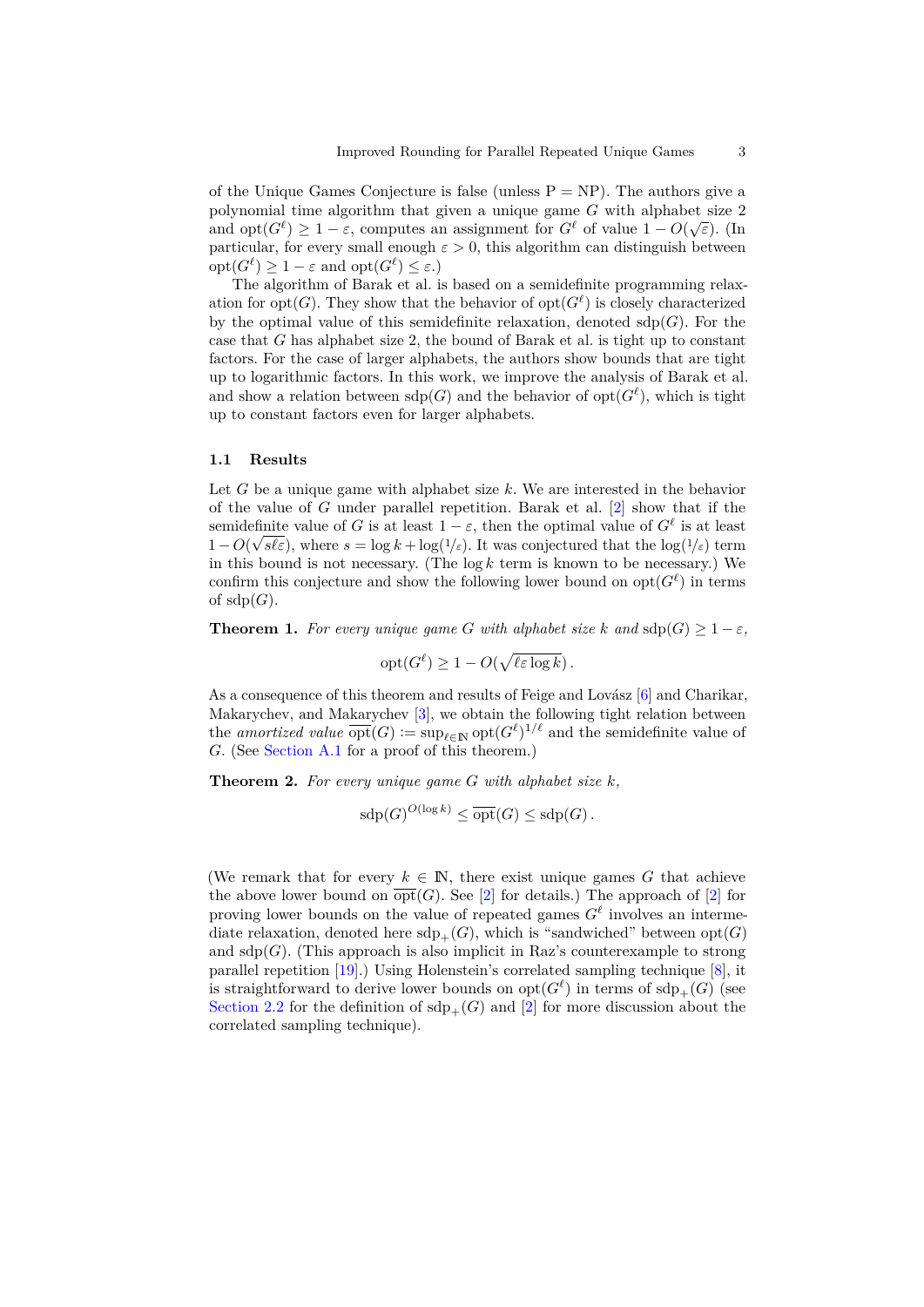The key result in [\[2\]](#page-11-3) is a lower bound on  $\text{sdp}_{+}(G)$  in terms of the semidefinite value of *G*. We prove the following improved bound (which is optimal up to the constants hidden in the  $O(·)$ -notation).

**Theorem 3.** *For every unique G with alphabet size k and*  $\text{sdp}(G) \geq 1 - \varepsilon$ *,* 

<span id="page-3-0"></span>
$$
\operatorname{sdp}_+(G) \ge 1 - O(\varepsilon \log k).
$$

Assuming this theorem and some properties of the intermediate relaxation  $\text{sdp}_+(G)$  (which are presented in [Section 2.2\)](#page-5-0), we can prove [Theorem 1.](#page-2-0)

*Proof [\(Theorem 1\)](#page-2-0).* Let *G* be a unique game with alphabet size *k* and sdp(*G*) ≥ 1−*ε*. [Theorem 3](#page-3-0) shows that  $sdp_{+}(G) \geq 1 - O(\varepsilon \log k)$ . The intermediate relaxation  $\text{satisfies } \text{sdp}_+(G^\ell) \geq \text{sdp}_+(G)^\ell \text{ (Lemma 9). Hence, } \text{sdp}_+(G^\ell) \geq 1-O(\ell \varepsilon \log k)$  $\text{satisfies } \text{sdp}_+(G^\ell) \geq \text{sdp}_+(G)^\ell \text{ (Lemma 9). Hence, } \text{sdp}_+(G^\ell) \geq 1-O(\ell \varepsilon \log k)$  $\text{satisfies } \text{sdp}_+(G^\ell) \geq \text{sdp}_+(G)^\ell \text{ (Lemma 9). Hence, } \text{sdp}_+(G^\ell) \geq 1-O(\ell \varepsilon \log k)$ . On the other hand, [Theorem 8](#page-6-1) implies that  $opt(G^{\ell}) \geq 1-O(\sqrt{\eta})$  if  $sdp_{+}(G^{\ell}) \geq 1-\eta$ . Thus, we can conclude that  $opt(G^{\ell}) \geq 1 - O(\sqrt{\ell \varepsilon \log k}).$ 

In the next section [\(Section 1.2\)](#page-3-1), we give a sketch of the proof of [Theorem 3](#page-3-0) and compare it to the proof of the previous bounds by [\[2\]](#page-11-3). We present a detailed proof of [Theorem 3](#page-3-0) in [Section 3.](#page-7-0)

We record another consequence of [Theorem 3,](#page-3-0) which shows that the semideinite value of parallel repeated unique games is a good approximation of the optimal value (assuming that the alphabet size of the underlying unique game is not too large). (We omit the proof.)

**Theorem 4.** Let  $H = G^{\ell}$  be a parallel repetition of a unique game  $G$  with *alphabet size k. Suppose*  $\text{sdp}(H) \geq 1 - \varepsilon$ *. Then,*  $\text{opt}(H) \geq 1 - O(\sqrt{\varepsilon \log k})$ *.* 

We remark that [\[3\]](#page-11-5) show the same bound with *k* being replaced by the alphabet size of *H*. In our setting, *H* has alphabet size  $k^{\ell}$ . (The bound of [\[3\]](#page-11-5) is for general unique games *H* and does not assume that *H* is obtained by parallel repetition.) For  $\ell = 1$ , the two bounds agree. For more repetitions, our bound is strictly stronger. In this sense, parallel repeated unique games are easier to approximate than general unique games.

#### <span id="page-3-1"></span>**1.2 Proof Overview and Techniques**

Our proof of [Theorem 3](#page-3-0) closely follows the approach of [\[2\]](#page-11-3). It is illustrative to start with an outline of this approach. (This discussion assumes that the reader is somewhat familiar with unique games and the relaxation  $\text{sdp}(G)$ . See [Section 2.1](#page-5-1) and [Section 2.2](#page-5-0) for formal definitions.) Let *G* be a unique game with vertex set  $V = [n]$  and alphabet  $\Sigma = [k]$ . The unique game *G* is represented as a list of triples  $(u, v, \pi)$ , where  $u, v \in V$  and  $\pi$  is a permutation of  $\Sigma$ . The triple  $(u, v, \pi)$ encodes the constraint that the labels of  $u$  and  $v$  satisfy the relation  $\pi$ . In other words, an assignment  $L \in \Sigma^V$  satisfies the constraint  $(u, v, \pi)$  if  $L_v = \pi(L_u)$ .

In the relaxation  $\text{sdp}(G)$ , we consider vector-valued assignments instead of the usual assignments. More precisely, we assign orthogonal vectors  $u_1, \ldots, u_k$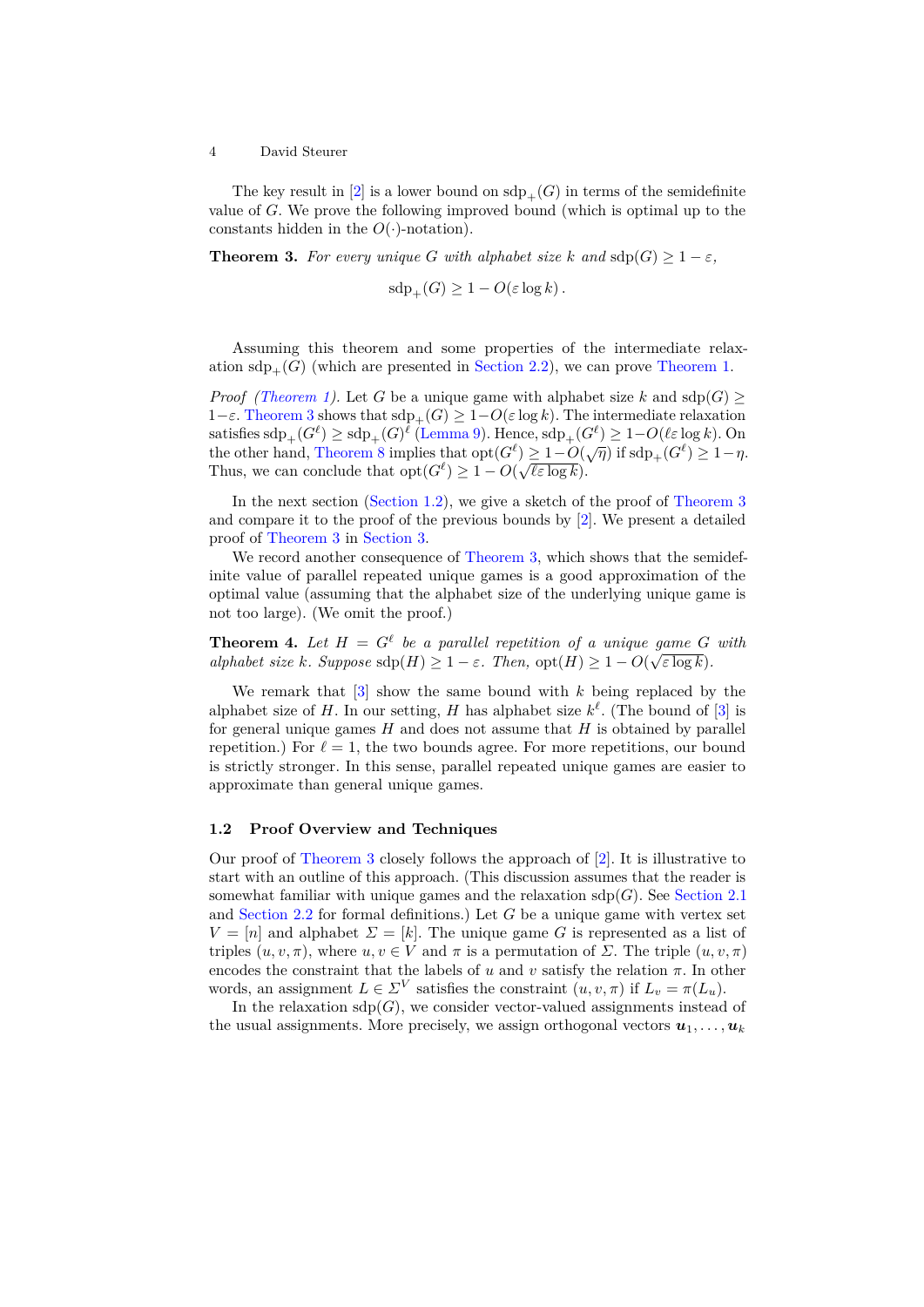to every vertex  $u \in V$ . The vectors are normalized such that  $\sum_{i} ||u_i||^2 = 1$  for every  $u \in V$ . Such a vector-valued assignment satisfies a constraint  $(u, v, \pi)$  if  $u_i$ is close to  $v_{\pi(i)}$  for most labels  $i \in \Sigma$ . Formally, the violation of the constraint  $(u, v, \pi)$  is measured by  $\sum_i ||u_i - v_{\pi(i)}||^2$ .

To prove [Theorem 3,](#page-3-0) we need to transform an optimal solution for  $\text{sdp}(G)$  to a good solution for sdp<sub>+</sub>(*G*). As the notation suggests, the relaxation sdp<sub>+</sub>(*G*) is quite similar to  $\text{sdp}(G)$ . Instead of assigning arbitrary orthogonal vectors to a vertex  $u \in V$ , we ask for orthogonal vectors with only nonnegative coordinates. Note that nonnegative vectors are orthogonal only if they are supported on disjoint sets of coordinates. It is notationally more convenient to talk about nonnegative functions instead of vectors with only nonnegative coordinates.

To summarize, the relaxation  $\text{sdp}_{+}(G)$  asks us to assign nonnegative functions  $f_{u,1}, \ldots, f_{u,k}$  with disjoint supports to every vertex  $u \in V$ . As before, the functions are normalized such that  $\sum_{i} ||f_{u,i}||^2 = 1$  for every  $u \in V$ , and the violation of a constraint  $(u, v, \pi)$  is measured by  $\sum_{i} ||f_{u,i} - f_{v,\pi(i)}||^2$ .

Let  $\{u_i\}_{u \in V, i \in \Sigma} \subseteq \mathbb{R}^d$  be an optimal solution for sdp(*G*). To avoid some technical details, let us assume that all vectors have the same length so that  $||u_i||^2 = 1/k$  for every  $u \in V$  and  $i \in \Sigma$ . To construct a solution for  $\text{sdp}_+(G)$ , Barak et al. consider the distributions  $N(\bar{u}_i, \sigma^2 I)$  on  $\mathbb{R}^d$ . (Here,  $N(\bar{u}_i, \sigma^2 I)$ denotes the standard *d*-dimensional Gaussian distribution centered at the unit vector in direction  $u_i$ , with standard deviation  $\sigma$  in each coordinate.) A tentative solution for  $\text{sdp}_{+}(G)$  is constructed by letting  $f_{u,i}$  be the square root of the density function of  $N(\mathbf{u}_i, \sigma^2 I)$  (suitably normalized). It turns out that the new violations  $\sum_i ||f_{u,i} - f_{v,\pi(i)}||^2$  exceed the original violations  $\sum_i ||u_i - v_{\pi(i)}||^2$  by at most a factor  $O(\sigma^{-2})$ . However, the supports of the functions  $f_{u,1}, \ldots, f_{u,k}$  are far from disjoint (in fact, all of them have the same support, namely  $\mathbb{R}^d$ ). Hence, the idea is to massage the functions such that their supports become disjoint. The approach taken by Barak et al. is to restrict  $f_{u,i}$  to the Voronoi cell of the vector  $u_i$  (the set of points of  $\mathbb{R}^d$  that are closer to  $u_i$  than to any other vector  $u_j$ ). Since the vectors  $u_1, \ldots, u_k$  are pairwise orthogonal, only a small portion of the  $L_2$ -mass of  $f_{u,i}$  is outside of the Voronoi cell of  $u_i$ . Concretely, if  $f'_{u,i}$  is the restriction of  $f_{u,i}$  to the Voronoi cell of  $u_i$ , the truncated  $L_2$ -mass is bounded by  $\sum_i ||f_{u,i} - f'_{u,i}||^2 \leq k e^{-\Omega(1/\sigma^2)}$ . By choosing  $\sigma$  appropriately, we can balance the additional violation due to this truncation and the initial multiplicative increase of the violations. The reason why this approach falls short of proving [Theorem 3](#page-3-0) is that the truncation causes an additive increase in the violations, whereas for [Theorem 3](#page-3-0) we can only afford a multiplicative increase of the violation. (We remark that this additive increase is not an artifact of the analysis but a property of the construction.)

Our contribution is a construction that avoids this additive increase of the violations. We refer to this construction as smooth orthogonalization for nonnegative functions. We construct the functions  $f'_{u,i}$  in the following way: As before,  $f'_{u,i}$  is identically 0 outside of the Voronoi cell of  $u_i$ . Inside the Voronoi cell of  $\mathbf{u}_i$ , we define  $f'_{u,i}(\mathbf{x}) = f_{u,i}(\mathbf{x}) - f_{u,j}(\mathbf{x})$ , where *j* is the label of the vector  $u_j$  that is second-smallest distance to  $x$ . (In other words, we consider a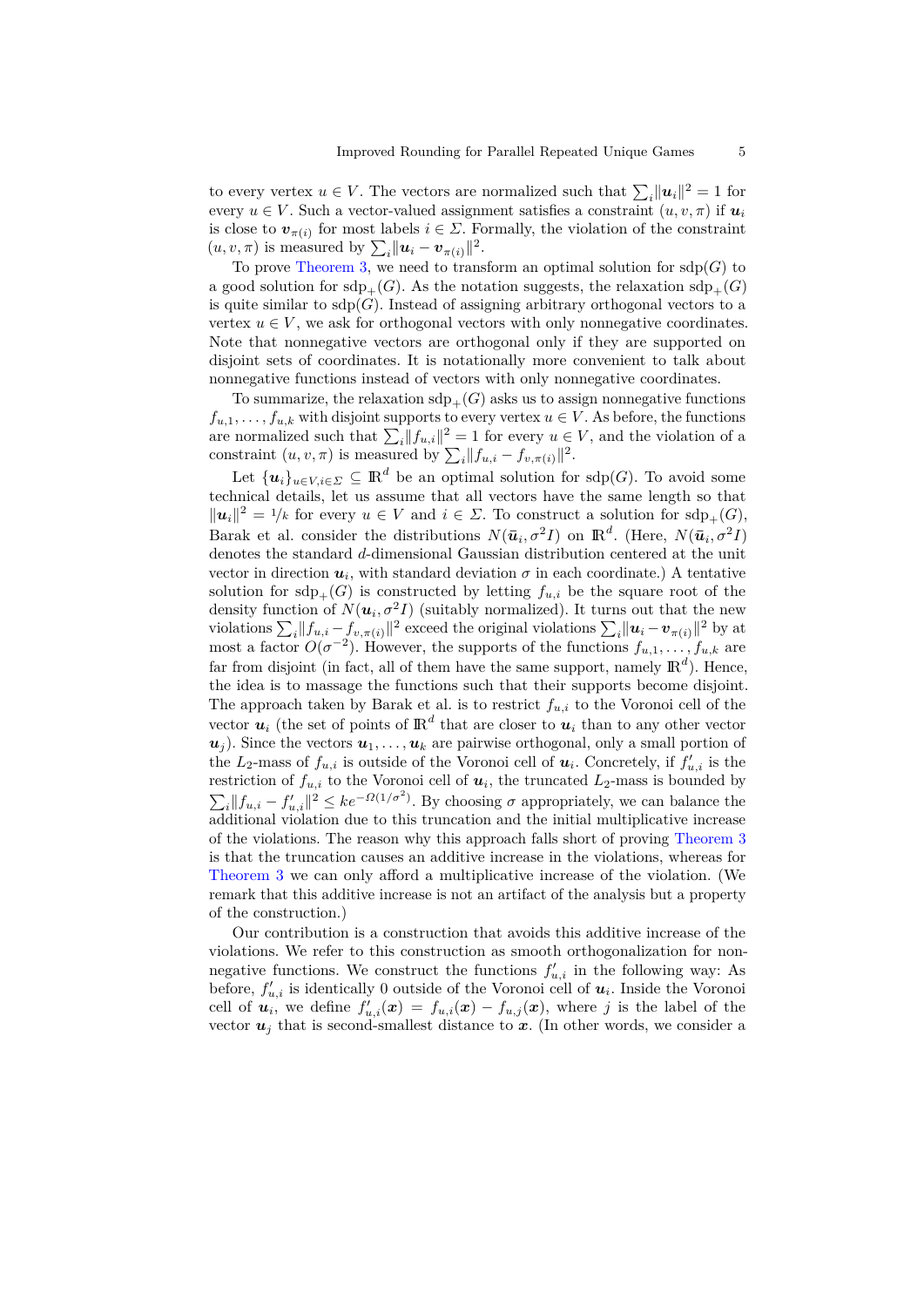refinement of the Voronoi partition according to second nearest neighbors.) With this construction, we can write  $f'_{u,i}(\boldsymbol{x})$  as a piecewise-linear function of the values  $f_{u,1}(\mathbf{x}), \ldots, f_{u,k}(\mathbf{x}),$  i.e.,

$$
f'_{u,i}(\boldsymbol{x}) = \max \left\{ f_{u,i}(\boldsymbol{x}) - f_{u,1}(\boldsymbol{x}), \ldots, f_{u,i}(\boldsymbol{x}) - f_{u,k}(\boldsymbol{x}) \right\}.
$$

Since such piecewise-linear functions are Lipschitz, it follows that there exists a number *L* such that  $\sum_i ||f'_{u,i} - f'_{v,\pi(i)}||^2 \leq L \sum_i ||f_{u,i} - f_{v,\pi(i)}||^2$  for all  $u, v \in V$  and permutations  $\pi$  of  $\Sigma$ . It follows that this construction causes only a multiplicative increase of the violations. The remaining problem is to bound the Lipschitz constant *L*. A priori, *L* could grow with *k*. In our case, the Lipschitz constant *L* is bounded by an absolute constant independent of *k*. The reason is roughly that at every point  $x \in \mathbb{R}^d$ , at most four of the values  $f_{u,1}(\mathbf{x}), \ldots, f_{u,k}(\mathbf{x}), f_{v,1}(\mathbf{x}), \ldots, f_{v,k}(\mathbf{x})$  contribute to the distance  $\sum_{i} ||f'_{u,i} - f'_{v,\pi(i)}||^2$ . See [Section 3.1](#page-8-0) for details.

# **2 Preliminaries**

#### <span id="page-5-1"></span>**2.1 Unique Games and Parallel Repetition**

Let *V* and *Σ* be two (finite) sets. A *unique game G* with *vertex set V* and *alphabet Σ* is defined by a distribution over triples  $(u, v, π)$ , where  $u, v \in V$  are vertices and  $\pi: \Sigma \to \Sigma$  is a permutation of the alphabet  $\Sigma$ . We refer to the  $\ell$ -fold product distribution  $G^{\ell}$  as the  $\ell$ -fold repetition of *G*. Note that  $G^{\ell}$  is a unique game with vertex set  $V^{\ell}$  and alphabet  $\Sigma^{\ell}$ .

The *(optimal) value of G* is defined by

$$
opt(G) \stackrel{\text{def}}{=} \max_{L \in \Sigma^V} \mathbf{P}_{(u,v,\pi) \sim G} \left\{ L_v = \pi(L_u) \right\}.
$$
 (2.1)

The *amortized value of G* is defined by

$$
\overline{\text{opt}}(G) \stackrel{\text{def}}{=} \sup_{\ell \in \mathbb{N}} \text{ opt}(G^{\ell})^{1/\ell}. \tag{2.2}
$$

<span id="page-5-2"></span>**Theorem 5** ([\[17\]](#page-12-11)). *If G is a unique game with*  $opt(G) \leq 1 - \eta$ *, then*  $opt(G) \leq$  $1 - \Omega(\eta^2)$ .

### <span id="page-5-0"></span>**2.2 Semidefinite and Nonnegative Relaxation**

The *semidefinite value* of a unique game *G* with vertex set *V* and alphabet *Σ* is defined by

$$
\mathrm{sdp}(G) \stackrel{\mathrm{def}}{=} \max \mathop{\mathbf{E}}_{(u,v,\pi)\sim G} \sum_{i\in\mathcal{L}} \langle \mathbf{u}_i, \mathbf{v}_{\pi(i)} \rangle, \tag{2.3}
$$

where we maximize over all collections  ${u_i}_{u \in V, i \in \Sigma}$  of vectors that satisfy

$$
\sum_{i \in \Sigma} ||u_i||^2 = 1 \qquad (u \in V), \tag{2.4}
$$

$$
\langle \mathbf{u}_i, \mathbf{u}_j \rangle = 0 \qquad (u \in V, \ i \neq j \in \Sigma). \tag{2.5}
$$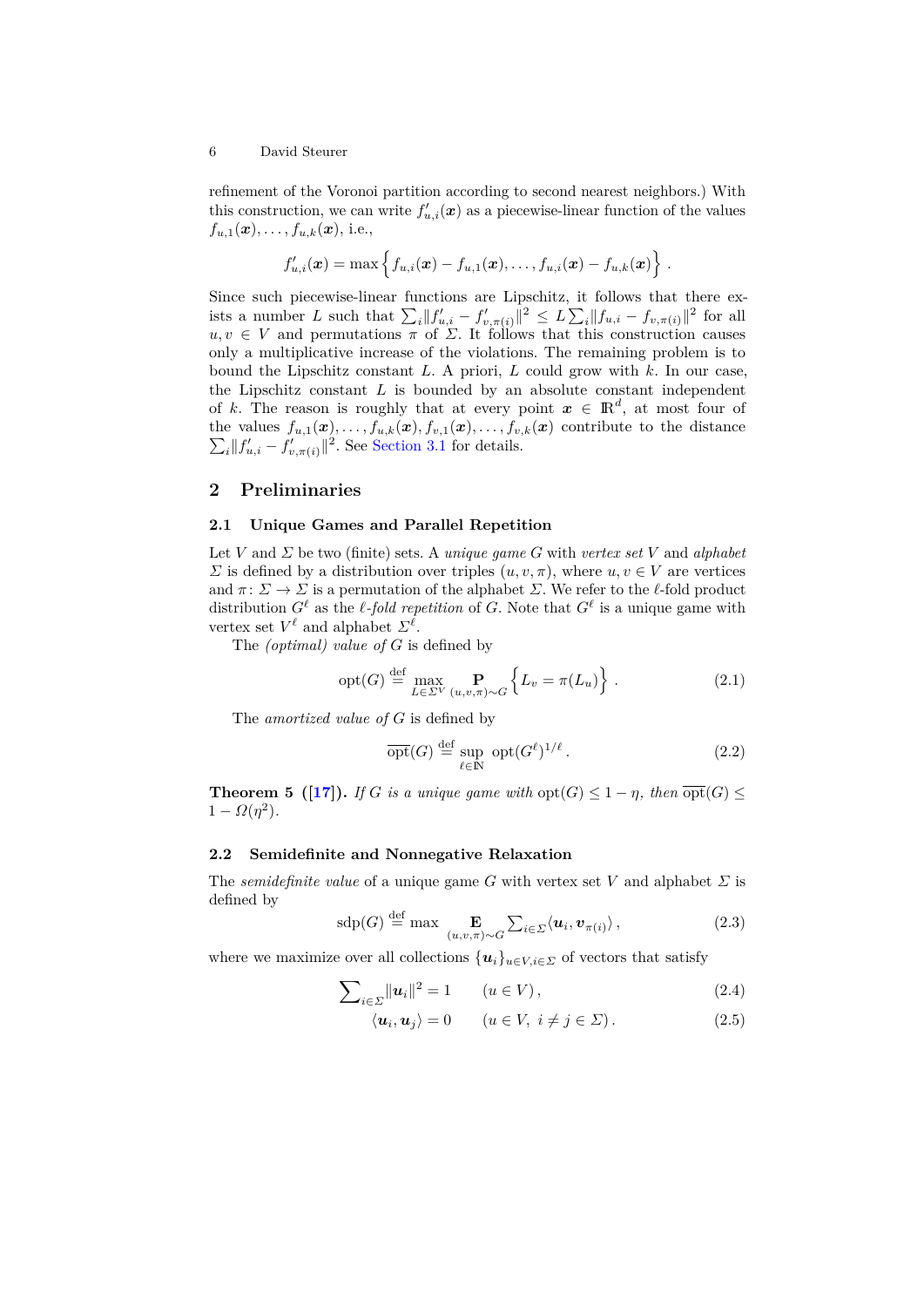<span id="page-6-3"></span>The optimization problem  $\text{sdp}(G)$  is a relaxation of  $\text{opt}(G)$ . Hence,  $\text{sdp}(G) \ge$ opt(*G*) for every unique game *G*.

**Theorem 6** ([\[3\]](#page-11-5)). Suppose *G* is a unique game with alphabet size *k* and  $\operatorname{sdp}(G) \geq 1 - \varepsilon$ *. Then,*  $\operatorname{opt}(G) \geq 1 - O(\sqrt{\varepsilon \log k})$ .

<span id="page-6-2"></span>**Theorem 7** ([\[6\]](#page-11-4)). For every unique game G and number  $\ell \in \mathbb{N}$ , we have  $\operatorname{sdp}(G^{\ell}) = \operatorname{sdp}(G)^{\ell}.$ 

[Theorem 7](#page-6-2) implies that  $\text{sdp}(G) \geq \overline{\text{opt}}(G)$ , i.e.,  $\text{sdp}(G)$  is also a relaxation for  $\overline{opt}(G)$ . Combining this fact with [Theorem 6,](#page-6-3) we get that  $\overline{opt}(G) \leq 1$  $Q(\eta^2/\log k)$  if *G* is a unique game with alphabet size *k* and  $opt(G) \leq 1 - \eta$ . Note that Theorem  $5$  shows that the  $\log k$  factor in this bound is not necessary.

The *Hellinger*<sup>[1](#page-6-4)</sup> value of  $G$  is defined as

$$
\mathrm{sdp}_{+}(G) \stackrel{\text{def}}{=} \max \mathop{\mathbf{E}}_{(u,v,\pi)\sim G} \sum_{i\in\Sigma} \langle f_{u,i}, f_{v,\pi(i)} \rangle, \tag{2.6}
$$

where we maximize over all collections  ${f_{u,i}}_{u \in V, i \in \Sigma}$  of nonnegative functions on *Ω* such that

<span id="page-6-5"></span><span id="page-6-1"></span>
$$
\sum_{i \in \Sigma} ||f_{u,i}||^2 = 1 \qquad (u \in V), \tag{2.7}
$$

$$
supp(f_{u,i}) \cap supp(f_{u,j}) = \emptyset \qquad (u \in V, \ i \neq j \in \Sigma). \tag{2.8}
$$

Here,  $(\Omega, \mu)$  is some probability space and the norms and inner products for functions  $f, g: \Omega \to \mathbb{R}$  are defined as  $\langle f, g \rangle := \int_{\Omega} fg \, d\mu$  and  $||f|| := \langle f, f \rangle^{1/2}$ . Without loss of generality, we could assume  $\Omega = [0, 1]$  and that  $\mu$  is the usual Lebesgue measure.

Notice that  $(2.8)$  is equivalent to the constraint that  $f_{u,i}$  and  $f_{u,j}$  are orthogonal for all  $i \neq j$  and  $u \in V$  (at least if  $\Omega$  is finite and every atom has positive probability mass). Hence, the optimization problem  $\text{sdp}_{+}(G)$  is equivalent to  $sdp(G)$  except for the constraint that the value of the functions (coordinates of the vectors) are nonnegative.

Our result relies on the following theorem of [\[2\]](#page-11-3).

**Theorem 8** ([\[2\]](#page-11-3)). *If G is a unique game with*  $sdp_+(G) \geq 1 - \varepsilon$ *, then*  $opt(G) \geq 1 - \varepsilon$  $1 - 2\sqrt{2\varepsilon}$ .

Furthermore, we can lower bound  $\text{sdp}_{+}(G^{\ell})$  in terms of  $\text{sdp}_{+}(G)$  as expected. This lemma follows from the fact that we can construct a solution for  $\text{sdp}_+(G^\ell)$ by taking appropriate tensor products of the functions  $f_{u,i}$  that form an optimal solution for  $\text{sdp}_+(G)$ .

<span id="page-6-0"></span>**Lemma 9.** For every unique game *G*, we have  $\mathrm{sdp}_+(G^\ell) \geq \mathrm{sdp}_+(G)^\ell$ .

<span id="page-6-4"></span><sup>&</sup>lt;sup>1</sup> The relaxation  $\text{sdp}_{+}(G)$  has an alternative description in terms minimizing squared Hellinger distances of jointly distributed random variables subject to a certain set of constraints (called distributional strategies in [\[2\]](#page-11-3)). See [\[2\]](#page-11-3) for details about this alternative description. The two formulations of  $\text{sdp}_+(G)$  are equivalent.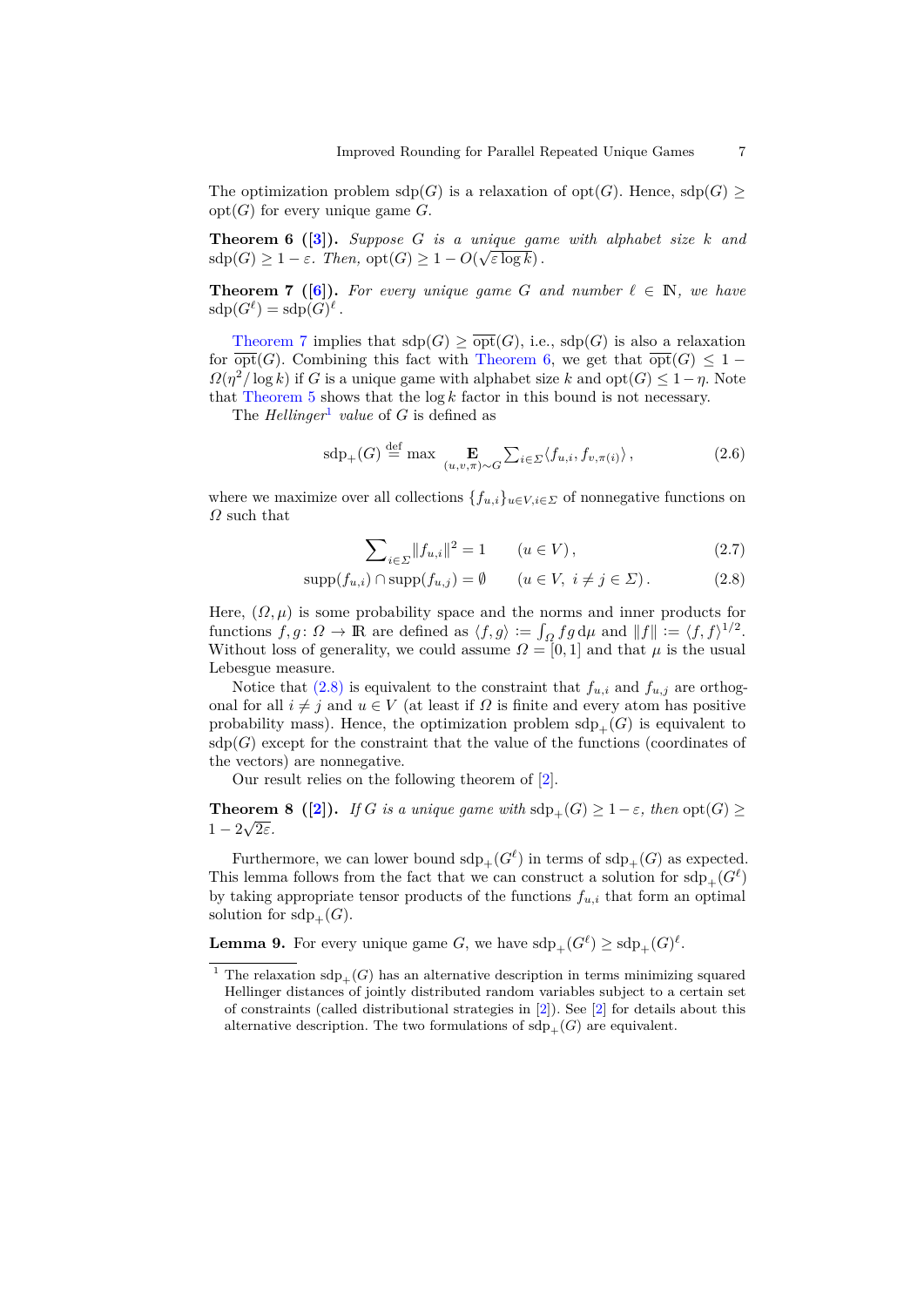#### <span id="page-7-1"></span>**2.3 Mapping Vectors to Nonnegative Functions**

Let  $N(0, \sigma^2)^d$  be the Gaussian measure on  $\mathbb{R}^d$  with mean 0 and covariance  $\sigma^2 I$ (each coordinate is independent Gaussian with mean 0 and standard deviation  $\sigma$ ). Let  $\phi_{\sigma} \colon \mathbb{R}^d \to \mathbb{R}_+$  be the density of the measure  $N(0, \sigma^2)^d$  with respect to the usual Lebesgue measure  $\lambda^d$  on  $\mathbb{R}^d$ ,

$$
\phi_{\sigma}(\boldsymbol{x}) \stackrel{\text{def}}{=} \frac{1}{(\sigma\sqrt{2\pi})^d} e^{-\|\boldsymbol{x}\|^2/2\sigma^2}
$$

Let  $L_2(\mathbb{R}^d)$  be the (Hilbert) space of functions  $f: \mathbb{R}^d \to \mathbb{R}$  such that  $\int_{\mathbb{R}^d} f^2 d\lambda^d$ is bounded. The inner product in  $L_2(\mathbb{R}^d)$  is given  $\langle f, g \rangle = \int f g d\lambda^d$ .

Let  $T_u$  be the translation operator on  $L_2(\mathbb{R}^d)$ , so that  $T_u f(x) = f(x - u)$ . Barak et al. [\[2\]](#page-11-3) consider the following mapping  $M_{\sigma}$  from  $\mathbb{R}^d$  to nonnegative functions in  $\overline{L_2}(\mathbb{R}^d)$ ,

$$
M_{\sigma}(\mathbf{u}) \stackrel{\text{def}}{=} \|\mathbf{u}\| \sqrt{T_{\bar{\mathbf{u}}}\phi_{\sigma}}.
$$
 (2.9)

<span id="page-7-3"></span>*.*

Here,  $\bar{u}$  denotes the unit vector in the direction of  $u$ . The mapping  $M_{\sigma}$  preserves norms, that is,  $||M_{\sigma}(\boldsymbol{u})|| = ||\boldsymbol{u}||$  for every vector  $\boldsymbol{u} \in \mathbb{R}^n$ . We need the following additional properties of  $M_{\sigma}$ . (See [Section A.2](#page-13-0) for a proof of this lemma.)

**Lemma 10** ([\[2\]](#page-11-3)). For any two vectors  $u, v \in \mathbb{R}^d$ ,

$$
\left\|M_{\sigma}(\boldsymbol{u})-M_{\sigma}(\boldsymbol{v})\right\|^2\leq O(\sigma^{-2})\cdot\|\boldsymbol{u}-\boldsymbol{v}\|^2.
$$

Furthermore,  $\langle M_{\sigma}(\boldsymbol{u}), M_{\sigma}(\boldsymbol{v}) \rangle = ||\boldsymbol{u}|| \, ||\boldsymbol{v}|| \cdot e^{-1/4\sigma^2}$  if  $\boldsymbol{u}$  and  $\boldsymbol{v}$  are orthogonal.

# <span id="page-7-0"></span>**3 Improved Rounding of Repeated Unique Games**

In this section, we will prove the following theorem — our main result.

**Theorem (Restatement of [Theorem 3\)](#page-3-0).** For every unique *G* with alphabet size *k* and  $\text{sdp}(G) \geq 1 - \varepsilon$ ,

$$
\operatorname{sdp}_+(G) \ge 1 - O(\varepsilon \log k).
$$

The key ingredients of the proof of [Theorem 3](#page-3-0) are the mapping  $M_{\sigma}$  from vectors to nonnegative functions [\(Section 2.3\)](#page-7-1) and the following smooth orthogonalization procedure for nonnegative functions (or vectors).

<span id="page-7-2"></span>**Lemma 11 (Smooth Nonnegative Orthogonalization).** There exists a mapping  $Q: L_2(\mathbb{R}^d)^k \to L_2(\mathbb{R}^d)^k$  with the following properties: Let  $f_1, \ldots, f_k$ and  $g_1, \ldots, g_k$  be nonnegative functions in  $L_2(\mathbb{R}^d)$  such that  $\sum_i ||f_i||^2 =$  $\sum_i ||g_i||^2 = 1$  and  $\sum_{i \neq j} \langle f_i, f_j \rangle + \sum_{i \neq j} \langle g_i, g_j \rangle \leq \gamma$ . Suppose  $(f'_1, \ldots, f'_k) =$  $Q(f_1, \ldots, f_k)$  and  $(g'_1, \ldots, g'_k) = Q(g_1, \ldots, g_k)$ . Then, for every permutation  $\pi$  of [*k*],

$$
\sum_{i} ||f'_i - g'_{\pi(i)}||^2 \le \frac{32}{1-4\gamma} \sum_{i} ||f_i - g_{\pi(i)}||^2.
$$

Furthermore,  $\sum_i ||f'_i||^2 = \sum_i ||g'_i||^2 = 1$  and  $\text{supp}(f'_i) \cap \text{supp}(f'_j) = \text{supp}(g'_i) \cap$  $\text{supp}(g'_j) = \emptyset$  for all  $i \neq j$ .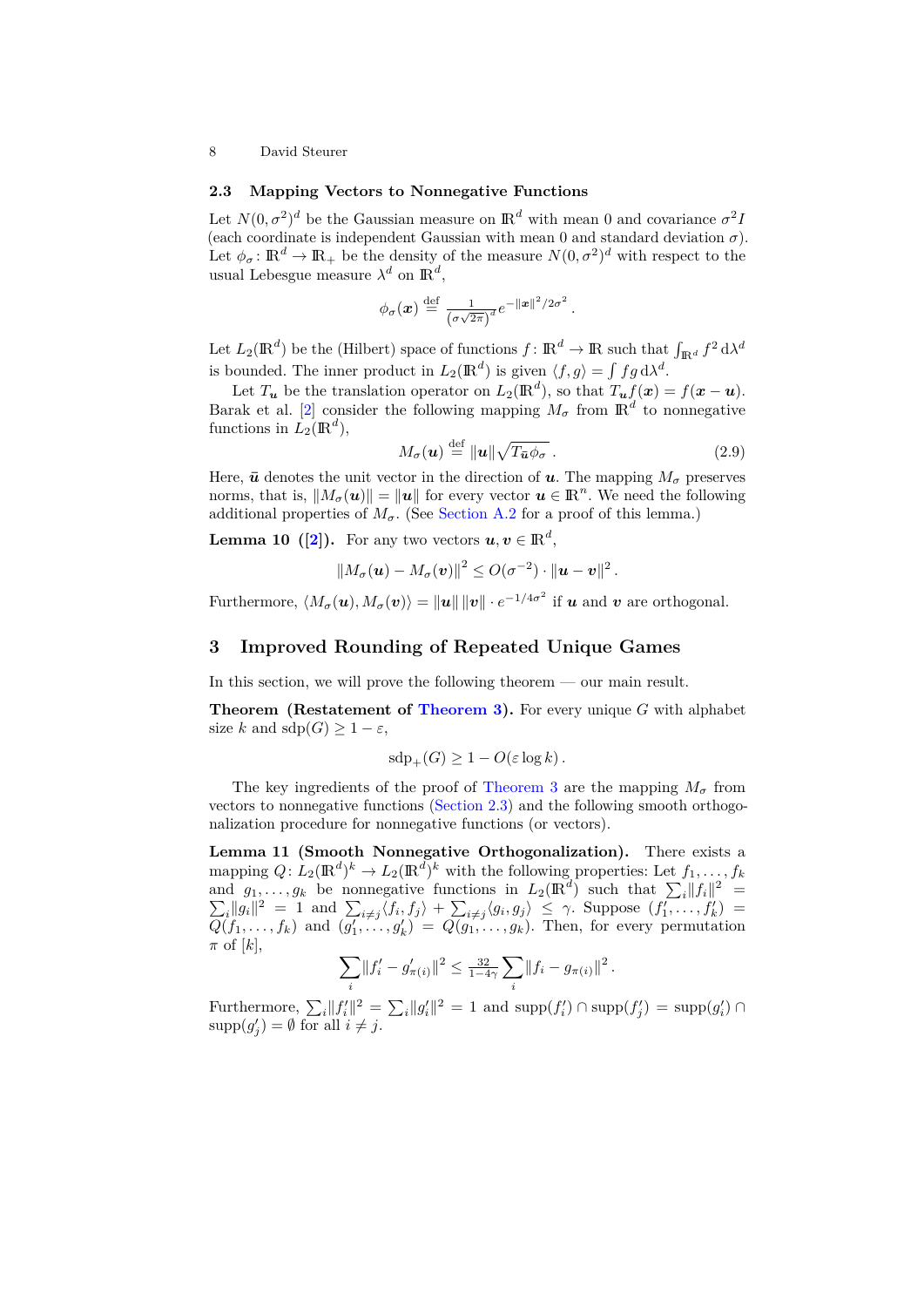We remark that [Lemma 11](#page-7-2) does not depend in any way on the fact that the functions  $f_i$  and  $g_i$  are defined on  $\mathbb{R}^d$ . (In fact, we could formulate the same lemma for finite dimensional vectors with nonnegative coordinates. We choose to state and prove the lemma in this form because the proof of [Theorem 3](#page-3-0) naturally leads to nonnegative functions defined on IR*<sup>d</sup>* .) We prove [Lemma 11](#page-7-2) at the end of this section. Assuming this lemma, we can prove [Theorem 3](#page-3-0) as follows:

*Proof [\(Theorem 3\)](#page-3-0).* Let *G* be a unique game with vertex set *V* and alphabet *Σ* = [*k*]. Suppose sdp(*G*) ≥ 1 − *ε*. For a parameter  $σ > 0$ , which we determine later, let  $f_{u,i} := M_{\sigma}(u_i)$  be the nonnegative functions in  $L_2(\mathbb{R}^d)$  obtained by applying  $M_{\sigma}$  to a collection of vectors  $\{u_i\}_{u \in V, i \in \Sigma}$  corresponding to an optimal solution for sdp(*G*). Since  $M_{\sigma}$  preserves norms, we have for every  $u \in V$ ,

<span id="page-8-1"></span>
$$
\sum_{i \in \Sigma} ||f_{u,i}||^2 = \sum_{i \in \Sigma} ||u_i||^2 = 1.
$$
 (3.1)

Since  $\langle u_i, u_j \rangle = 0$  for  $i \neq j$ , [Lemma 10](#page-7-3) also shows that for every  $u \in V$ ,

$$
\sum_{i \neq j} \langle f_{u,i}, f_{u,j} \rangle \leq \sum_{i \neq j} ||u_i|| \, ||u_j|| \cdot e^{-1/4\sigma^2} \\
\leq e^{-1/4\sigma^2} \Big( \sum_{i \in \Sigma} ||u_i|| \Big)^2 \leq k \cdot e^{-1/4\sigma^2} \sum_{i \in \Sigma} ||u_i||^2 \leq k \cdot e^{-1/4\sigma^2}. \tag{3.2}
$$

Hence, for  $\sigma^2 = 1/(4 \log(k/\gamma))$ , we can make sure that  $\sum_{i \neq j} \langle f_{u,i}, f_{u,j} \rangle \leq \gamma$  for every  $u \in V$ . By [Lemma 10,](#page-7-3) we have

<span id="page-8-2"></span>
$$
\mathop{\mathbf{E}}_{(u,v,\pi)\sim G} \|f_{u,i} - f_{v,\pi(i)}\|^2 \leq O(\sigma^{-2}) \mathop{\mathbf{E}}_{(u,v,\pi)\sim G} \|u_i - v_{\pi(i)}\|^2 \leq O(\sigma^{-2})\varepsilon. \tag{3.3}
$$

For the last inequality, we used the assumption  $\text{sdp}(G) \geq 1 - \varepsilon$  of [Theo](#page-3-0)[rem 3](#page-3-0) and the fact that the vectors  $\{u_i\}_{u \in V, i \in \Sigma}$  form an optimal solution for sdp(*G*). The functions  ${f_{u,i}}_{u \in V, i \in \Sigma}$  form an approximate solution for sdp<sub>+</sub>(*G*), in the sense of  $(3.1)$ – $(3.3)$ . Using the smooth nonnegative orthogonalization  $Q: L_2(\mathbb{R}^d)^k \to L_2(\mathbb{R}^d)^k$  from [Lemma 11,](#page-7-2) we obtain nonnegative functions  $f'_{u,i} = Q(f_{u,1}, \ldots, f_{u,k})$ <sub>*i*</sub> that form a feasible solution for sdp<sub>+</sub>(*G*). Combining [\(3.3\)](#page-8-2) and [Lemma 11](#page-7-2) also shows that for small enough  $\gamma$  (say  $\gamma = 1/8$ ),

$$
\mathop{\mathbf{E}}_{(u,v,\pi)\sim G} \|f'_{u,i} - f'_{v,\pi(i)}\|^2 \leq O(1) \mathop{\mathbf{E}}_{(u,v,\pi)\sim G} \|f_{u,i} - f_{v,\pi(i)}\|^2 \leq O(\sigma^{-2})\varepsilon.
$$

Since we chose  $\sigma^2 = \Omega(1/\log k)$ , it follows that  $\text{sdp}_+(G) \geq 1 - O(\varepsilon \log k)$ .

#### <span id="page-8-0"></span>**3.1 Proof of [Lemma 11](#page-7-2) (Smooth Nonnegative Orthogonalization)**

First, we consider the following orthogonalization step,

$$
Q^{(1)}: L_2(\mathbb{R}^d)^k \to L_2(\mathbb{R}^d)^k, \quad (f_1, \dots, f_k) \mapsto (f'_1, \dots, f'_k), \tag{3.4}
$$

$$
f'_{i}(\boldsymbol{x}) = \begin{cases} f_{i}(\boldsymbol{x}) - \max_{j \neq i} f_{j}(\boldsymbol{x}) & \text{if } f_{i}(\boldsymbol{x}) > \max_{j \neq i} f_{j}(\boldsymbol{x}), \\ 0 & \text{otherwise.} \end{cases}
$$
(3.5)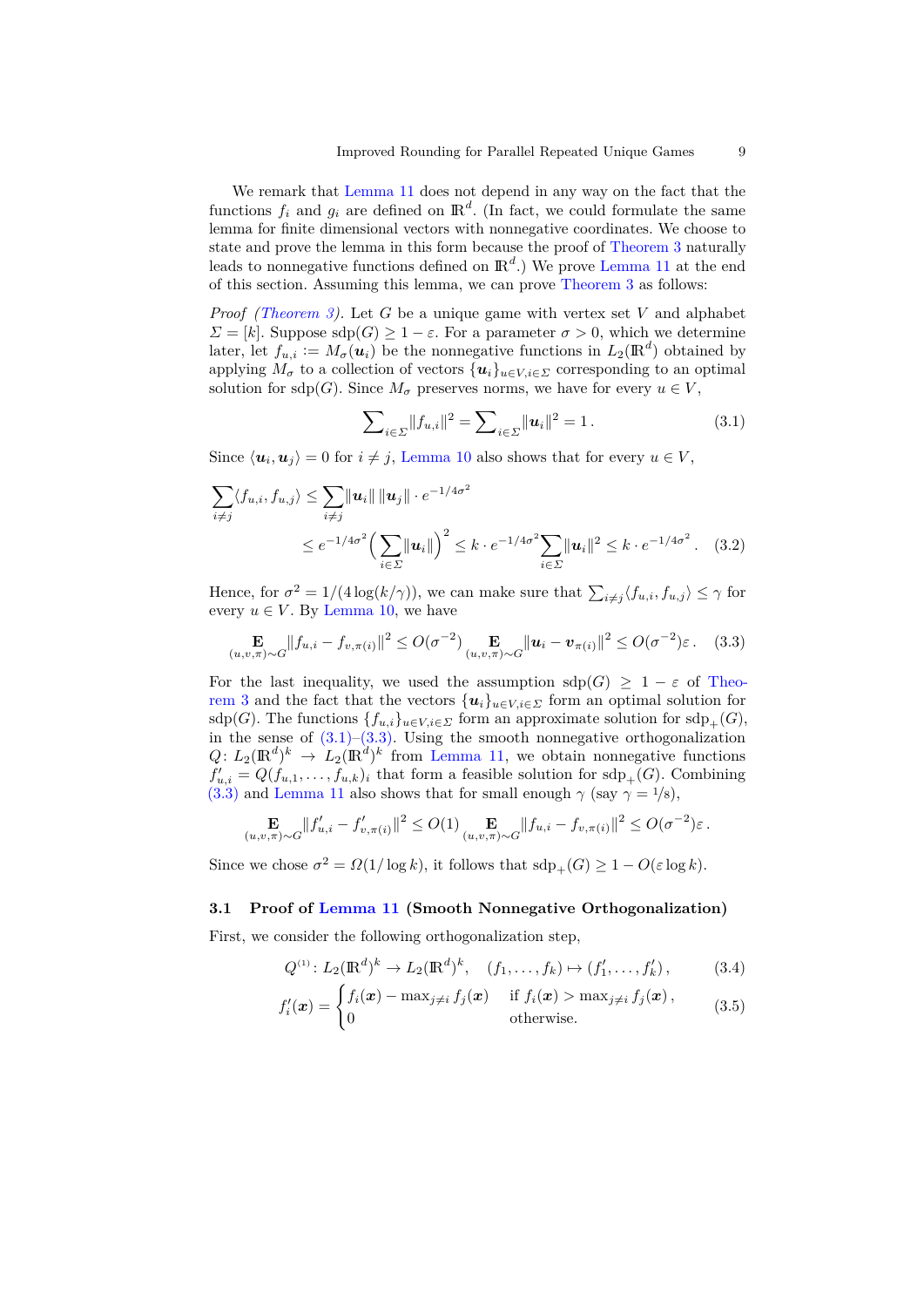Next, we consider the following renormalization step,

$$
Q^{(2)}: L_2(\mathbb{R}^d)^k \to L_2(\mathbb{R}^d)^k, \qquad (3.6)
$$

$$
(f_1, \ldots, f_k) \mapsto \left(\frac{1}{\lambda} f_1, \ldots, \frac{1}{\lambda} f_k\right) , \qquad (3.7)
$$

where 
$$
\lambda^2 = \sum_i ||f_i||^2.
$$
 (3.8)

To prove [Lemma 11,](#page-7-2) we choose  $Q$  as the composition of  $Q^{(1)}$  and  $Q^{(2)}$ . Let  $f_1, \ldots, f_k$  and  $g_1, \ldots, g_k$  be nonnegative functions in  $L_2(\mathbb{R}^d)$  as in [Lemma 11,](#page-7-2) i.e.,  $\sum_{i \neq j} \langle f_i, f_j \rangle + \sum_{i \neq} \langle g_i, g_j \rangle \leq \gamma$  and  $\sum_i ||f_i||^2 = \sum_i ||g_i||^2 = 1$ .

Let  $(f_1^{(1)},...,f_k^{(1)}) = Q^{(1)}(f_1,...,f_k)$  and  $(f_1^{(2)},...,f_k^{(2)}) = Q^{(2)}(f_1^{(1)},...,f_k^{(1)})$ .  $\text{Similarly, let } (g_1^{(1)}, \ldots, g_k^{(1)}) = Q^{(1)}(g_1, \ldots, g_k) \text{ and } (g_1^{(2)}, \ldots, g_k^{(2)}) =$  $Q^{(2)}(g_1^{(1)}, \ldots, g_k^{(1)})$ . In the rest of the section, we first establish several properties of these functions (see [Claim 12](#page-9-0) and [Claim 13\)](#page-10-0) and then use these properties to prove [Lemma 11.](#page-7-2)

### <span id="page-9-0"></span>**Claim 12** (Properties of  $Q^{(1)}$ ).

<span id="page-9-3"></span>1. For every permutation  $\pi$  of  $[k]$ ,

$$
\sum_{i} \|f_i^{(1)} - g_{\pi(i)}^{(1)}\|^2 \le 8 \sum_{i} \|f_i - g_{\pi(i)}\|^2.
$$

<span id="page-9-1"></span>2. For all  $i \neq j$ ,

$$
\operatorname{supp}(f_i^{(1)}) \cap \operatorname{supp}(f_j^{(1)}) = \emptyset.
$$

<span id="page-9-2"></span>3.

$$
1 \ge \sum_i ||f_i^{(1)}||^2 \ge 1 - 2\gamma \, .
$$

*Proof.* [Item 2](#page-9-1) holds, since by construction  $\text{supp}(f_i^{(1)}) = \{x \mid f_i(x) \geq 0\}$  $\max_{j\neq i} f_j(\boldsymbol{x})\}.$  To prove [Item 3,](#page-9-2) we observe that  $f_i^{(1)}(\boldsymbol{x})^2 > f_i(\boldsymbol{x})^2$  $2\sum_{j\neq i} f_i(\boldsymbol{x}) f_j(\boldsymbol{x})$  and therefore as desired

$$
\sum_{i} ||f_i^{(1)}||^2 \ge \sum_{i} ||f_i||^2 - 2 \sum_{i \ne j} \langle f_i, f_j \rangle \ge 1 - 2\gamma.
$$

To prove [Item 1,](#page-9-3) we will show that for every  $x \in \mathbb{R}^d$ ,

<span id="page-9-4"></span>
$$
\sum_{i} \left( f_i^{(1)}(\boldsymbol{x}) - g_{\pi(i)}^{(1)}(\boldsymbol{x}) \right)^2 \le 8 \sum_{i} \left( f_i(\boldsymbol{x}) - g_{\pi(i)}(\boldsymbol{x}) \right)^2. \tag{3.9}
$$

Since  $Q^{(1)}$  is invariant under permutation of its inputs, we may assume  $\pi$  is the identity permutation. At this point, we can verify  $(3.9)$  by an exhaustive case distinction. Fix  $x \in \mathbb{R}^d$ . Let  $i_f$  be the index *i* that maximizes  $f_i(x)$ . (We may assume the maximizer is unique.) Let  $j_f$  be the index such that  $f_{j_f}(\mathbf{x}) =$  $\max_{j \neq i_f} f_j(\boldsymbol{x})$ . Similarly, define  $i_g$  and  $j_g$  such that  $g_{i_g}(\boldsymbol{x}) = \max_i g_i(\boldsymbol{x})$  and  $g_{j_g}(\boldsymbol{x}) = \max_{j \neq i_g} g_j(\boldsymbol{x})$ . We may assume that  $i_f = 1$  and  $j_f = 2$ . Furthermore, we may assume  $i_g, j_g \in \{1, 2, 3, 4\}$ . Notice that the sum on the left-hand side of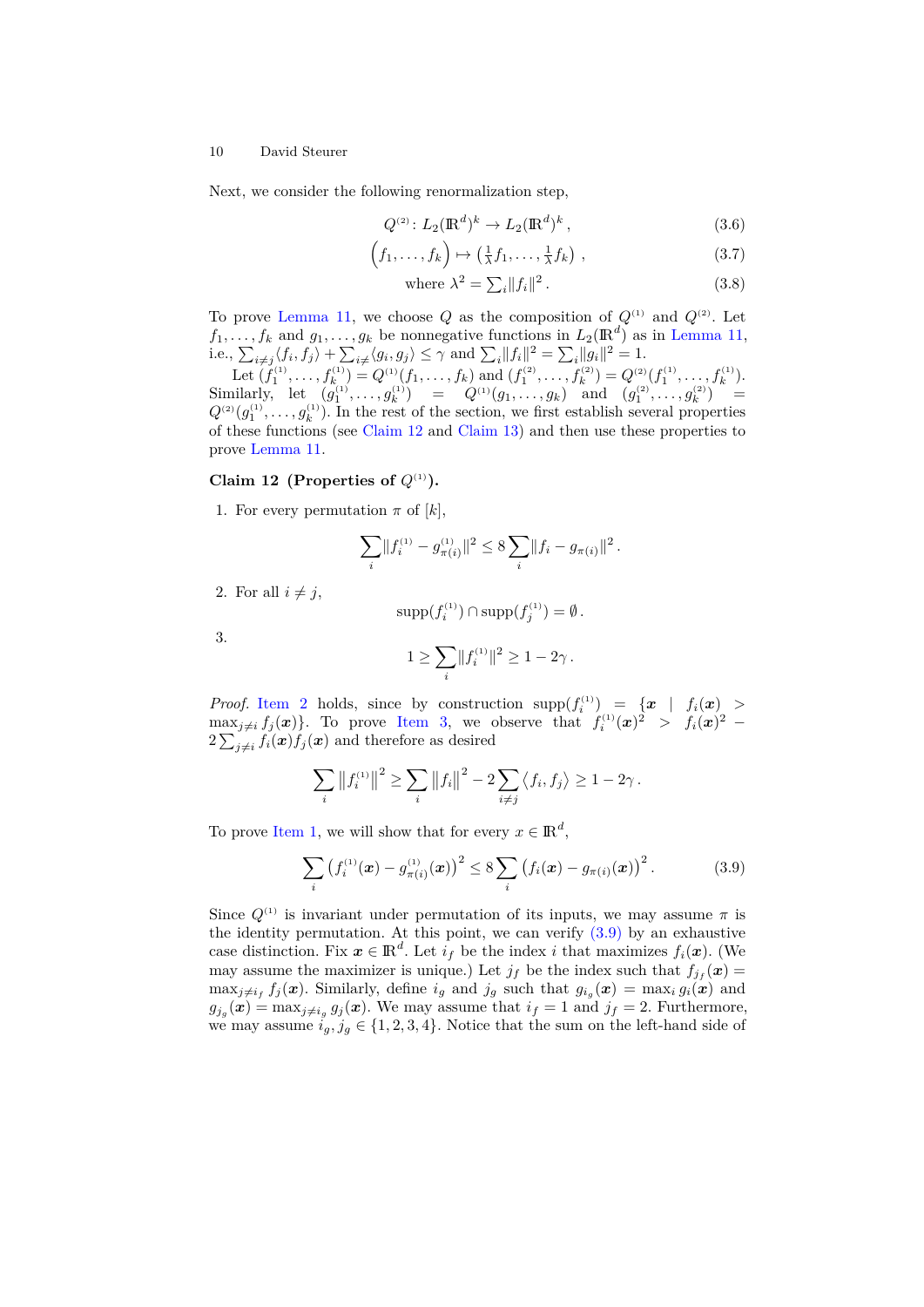[\(3.9\)](#page-9-4) has at most two non-zero terms (corresponding to the indices  $i \in \{i_f, i_g\} \subseteq$  $\{1, \ldots, 4\}$ ). Hence, to verify  $(3.9)$ , it is enough to show

$$
\max_{i \in \{1,\ldots,4\}} |f_i^{(1)}(\boldsymbol{x}) - g_i^{(1)}(\boldsymbol{x})| \le 4 \max_{i \in \{1,\ldots,4\}} |f_i(\boldsymbol{x}) - g_i(\boldsymbol{x})|.
$$
 (3.10)

Put  $\varepsilon = \max_{i \in \{1, ..., 4\}} |f_i(x) - g_i(x)|$ . Let  $q_i(a_1, ..., a_4) := \max\{a_i - \max_{j \neq i} a_j, 0\}$ . Note that  $f_i^{(1)}(\mathbf{x}) = q_i(f_1(\mathbf{x}),...,f_4(\mathbf{x}))$  and  $g_i^{(1)}(\mathbf{x}) = q_i(g_1(\mathbf{x}),...,g_4(\mathbf{x}))$ . The functions  $q_i$  are 1-Lipschitz in each of their four inputs. It follows as desired that for every  $i \in \{1, ..., 4\},\$ 

$$
\left|f_i^{(1)}(\bm{x})-g_i^{(1)}(\bm{x})\right| = \left|q_i\big(f_1(\bm{x}),\ldots,f_4(\bm{x})\big)-q_i\big(g_1(\bm{x}),\ldots,g_4(\bm{x})\big)\right| \leq 4\varepsilon.
$$

# <span id="page-10-0"></span>**Claim 13 (Properties of**  $Q^{(2)}$ ).

<span id="page-10-3"></span>1. For every permutation  $\pi$  of  $[k]$ ,

$$
\sum_i \lVert f_i^{(2)} - g_{\pi(i)}^{(2)} \rVert^2 \leq \tfrac{4}{1-4\gamma}\sum_i \lVert f_i^{(1)} - g_{\pi(i)}^{(1)} \rVert^2
$$

*.*

<span id="page-10-1"></span>2. For all  $i \in \Sigma$ ,

$$
supp(f_i^{(2)}) = supp(f_i^{(1)}) .
$$

<span id="page-10-2"></span>3.

$$
\sum_i \lVert f_i^{_{(2)}} \rVert^2 = 1 \,.
$$

*Proof.* Again [Item 2](#page-10-1) and [Item 3](#page-10-2) follow immediately by definition of the mapping  $Q^{(2)}$ . To prove [Item 1,](#page-10-3) let  $\lambda_f, \lambda_g > 0$  be the multipliers such that  $f_i^{(2)} = f_i^{(1)}/\lambda_f$ and  $g_i^{(2)} = g_i^{(1)}/\lambda_g$  for all  $i \in [k]$ . [Item 1](#page-9-3) of [Claim 12](#page-9-0) shows that  $\lambda_f^2$  and  $\lambda_g^2$  lie in the interval  $[1 - 2\gamma, 1]$ . We estimate the distances between  $f_i^{(2)}$  and  $g_{\pi(i)}^{(2)}$  as follows,

$$
\sum_{i} \left\|f_{i}^{(2)} - g_{\pi(i)}^{(2)}\right\|^{2} = \sum_{i} \left\|\frac{1}{\lambda_{f}}\left(f_{i}^{(1)} - g_{\pi(i)}^{(1)}\right) + \left(\frac{1}{\lambda_{f}} - \frac{1}{\lambda_{g}}\right)g_{i}^{(1)}\right\|^{2}
$$
\n
$$
\leq \frac{2}{\lambda_{f}^{2}} \sum_{i} \left\|f_{i}^{(1)} - g_{\pi(i)}^{(1)}\right\|^{2} + 2\left(\frac{1}{\lambda_{f}} - \frac{1}{\lambda_{g}}\right)^{2} \sum_{i} \left\|g_{i}^{(1)}\right\|^{2} \quad \text{(since } \|a + b\|^{2} \leq 2\|a\|^{2} + 2\|b\|^{2})
$$
\n
$$
\leq \frac{2}{1 - 2\gamma} \sum_{i} \left\|f_{i}^{(1)} - g_{\pi(i)}^{(1)}\right\|^{2} + 2\left(\frac{1}{\lambda_{f}} - \frac{1}{\lambda_{g}}\right)^{2} \quad \text{(using } \sum_{i} \|g_{i}^{(1)}\|^{2} \leq 1).
$$

It remains to upper bound the second term on the right-hand side,  $(1/\lambda_f - 1/\lambda_g)^2$ . Since the function  $x \mapsto 1/x$  is  $1/a^2$ -Lipschitz on an interval of the form  $[a,\infty)$ , we have

$$
\left|\frac{1}{\lambda_f} - \frac{1}{\lambda_g}\right| \le \frac{1}{1-2\gamma} \left|\lambda_f - \lambda_g\right|
$$
  
\n
$$
= \frac{1}{1-2\gamma} \left| \left( \sum_i \|f_i^{(1)}\|^2 \right)^{1/2} - \left( \sum_i \|g_{\pi(i)}^{(1)}\|^2 \right)^{1/2} \right|
$$
  
\n
$$
\le \frac{1}{1-2\gamma} \left( \sum_i \left( \|f_i^{(1)}\| - \|g_{\pi(i)}^{(1)}\| \right)^2 \right)^{1/2} \quad \text{(using triangle inequality)}
$$
  
\n
$$
\le \frac{1}{1-2\gamma} \left( \sum_i \|f_i^{(1)} - g_{\pi(i)}^{(1)}\|^2 \right)^{1/2} \quad \text{(using triangle inequality)}.
$$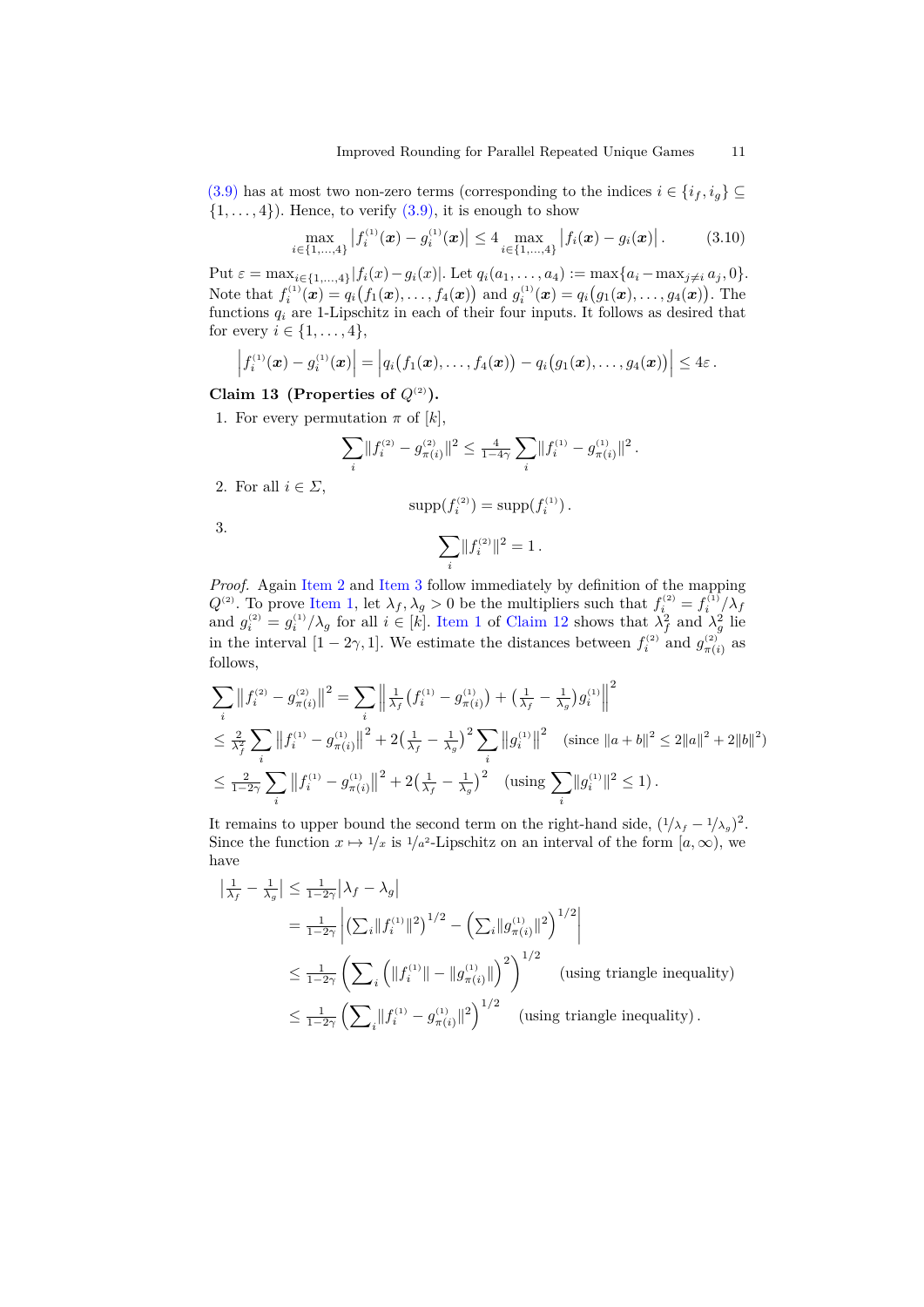Combining the previous two estimates, we get as desired

$$
\sum_i \left\|f_i^{\scriptscriptstyle (2)}-g_{\pi(i)}^{\scriptscriptstyle (2)}\right\|^2 \leq \left(\tfrac{2}{1-2\gamma}+\tfrac{2}{(1-2\gamma)^2}\right)\sum_i \left\|f_i^{\scriptscriptstyle (1)}-g_{\pi(i)}^{\scriptscriptstyle (1)}\right\|^2.
$$

Combining [Claim 12](#page-9-0) and [Claim 13](#page-10-0) yields [Lemma 11.](#page-7-2)

**Lemma (Restatement of [Lemma 11\)](#page-7-2).** There exists a mapping  $Q: L_2(\mathbb{R}^d)^k \to L_2(\mathbb{R}^d)^k$  with the following properties: Let  $f_1, \ldots, f_k$  and  $g_1, \ldots, g_k$  be nonnegative functions in  $L_2(\mathbb{R}^d)$  such that  $\sum_i ||f_i||^2 = \sum_i ||g_i||^2 = 1$ and  $\sum_{i\neq j}\langle f_i, f_j\rangle + \sum_{i\neq j}\langle g_i, g_j\rangle \leq \gamma$ . Suppose  $(f'_1, \ldots, f'_k) = Q(f_1, \ldots, f_k)$  and  $(g'_1, \ldots, g'_k) = Q(g_1, \ldots, g_k)$ . Then, for every permutation  $\pi$  of  $[k]$ ,

$$
\sum_{i} ||f'_i - g'_{\pi(i)}||^2 \le \frac{32}{1-4\gamma} \sum_{i} ||f_i - g_{\pi(i)}||^2.
$$

Furthermore,  $\sum_i ||f'_i||^2 = \sum_i ||g'_i||^2 = 1$  and  $\text{supp}(f'_i) \cap \text{supp}(f'_j) = \text{supp}(g'_i) \cap$  $\text{supp}(g'_j) = \emptyset$  for all  $i \neq j$ .

*Proof.* We choose  $Q = Q^{(2)} \circ Q^{(1)}$  as the composition of  $Q^{(1)}$  and  $Q^{(2)}$ . In this case,  $f'_i = f_i^{(2)}$  and  $g'_i = g_i^{(2)}$ , where the functions  $f_1^{(2)}, \ldots, f_k^{(2)}$  and  $g_1^{(2)}, \ldots, g_k^{(2)}$  are constructed as in the beginning of [Section 3.1.](#page-8-0) Combining [Item 1](#page-9-3) of [Claim 12](#page-9-0) and [Item 1](#page-10-3) of [Claim 13](#page-10-0) gives the desired upper bound on  $\sum_{i} ||f'_{i} - g'_{\pi(i)}||^2$ . Similarly, the remaining properties desired of  $f_i'$  and  $g_i'$  also follow by combining [Claim 12](#page-9-0) and [Claim 13.](#page-10-0)

#### **Acknowledgments**

Thanks to Oded Regev for discussions and helpful comments on an earlier version of this manuscript. Thanks to Sanjeev Arora, Rajat Mittal, and Mario Szegedy for valuable discussions.

#### **References**

- <span id="page-11-1"></span>1. Austrin, P.: Towards sharp inapproximability for any 2-CSP. In: FOCS. pp. 307–317 (2007)
- <span id="page-11-3"></span>2. Barak, B., Hardt, M., Haviv, I., Rao, A., Regev, O., Steurer, D.: Rounding parallel repetitions of unique games. In: FOCS. pp. 374–383 (2008)
- <span id="page-11-5"></span>3. Charikar, M., Makarychev, K., Makarychev, Y.: Near-optimal algorithms for unique games. In: STOC. pp. 205–214 (2006)
- <span id="page-11-0"></span>4. Chawla, S., Krauthgamer, R., Kumar, R., Rabani, Y., Sivakumar, D.: On the hardness of approximating multicut and sparsest-cut. Computational Complexity 15(2), 94–114 (2006)
- <span id="page-11-2"></span>5. Feige, U., Kindler, G., O'Donnell, R.: Understanding parallel repetition requires understanding foams. In: IEEE Conference on Computational Complexity. pp. 179–192 (2007)
- <span id="page-11-4"></span>6. Feige, U., Lov´asz, L.: Two-prover one-round proof systems: Their power and their problems (extended abstract). In: STOC. pp. 733–744 (1992)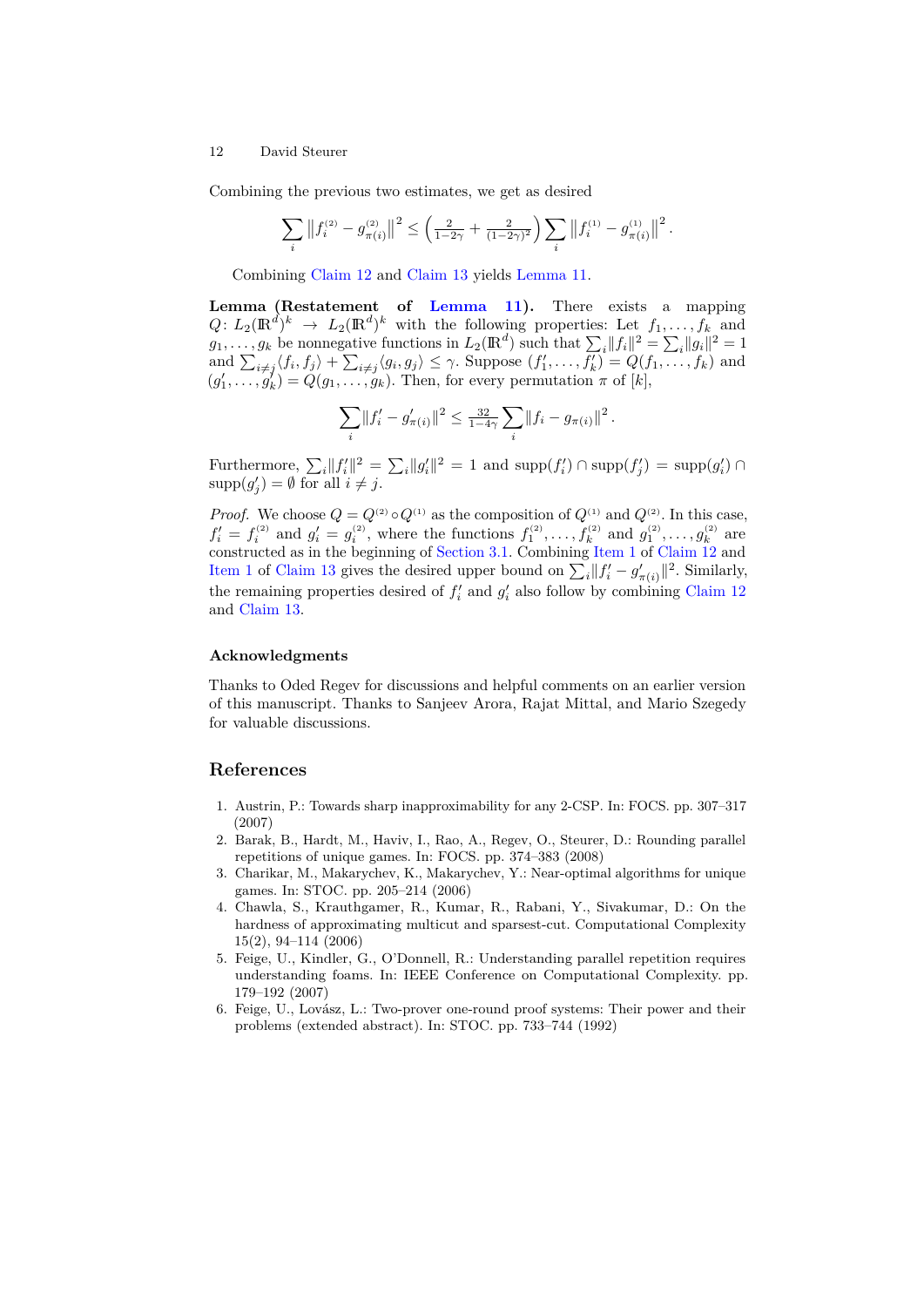- <span id="page-12-7"></span>7. Guruswami, V., Manokaran, R., Raghavendra, P.: Beating the random ordering is hard: Inapproximability of maximum acyclic subgraph. In: FOCS. pp. 573–582 (2008)
- <span id="page-12-10"></span>8. Holenstein, T.: Parallel repetition: Simplification and the no-signaling case. Theory of Computing 5(1), 141–172 (2009)
- <span id="page-12-0"></span>9. Khot, S.: On the power of unique 2-prover 1-round games. In: STOC. pp. 767–775 (2002)
- <span id="page-12-2"></span>10. Khot, S., Kindler, G., Mossel, E., O'Donnell, R.: Optimal inapproximability results for MAX-CUT and other 2-variable CSPs? SIAM J. Comput. 37(1), 319–357 (2007)
- <span id="page-12-1"></span>11. Khot, S., Regev, O.: Vertex cover might be hard to approximate to within  $2 - \varepsilon$ . J. Comput. Syst. Sci. 74(3), 335–349 (2008)
- <span id="page-12-4"></span>12. Khot, S., Vishnoi, N.K.: The unique games conjecture, integrality gap for cut problems and embeddability of negative type metrics into  $\ell_1$ . In: FOCS. pp. 53–62 (2005)
- <span id="page-12-6"></span>13. Manokaran, R., Naor, J., Raghavendra, P., Schwartz, R.: SDP gaps and UGChardness for multiway cut, 0-extension, and metric labeling. In: STOC. pp. 11–20 (2008)
- <span id="page-12-3"></span>14. Mossel, E., O'Donnell, R., Oleszkiewicz, K.: Noise stability of functions with low influences invariance and optimality. In: FOCS. pp. 21–30 (2005)
- <span id="page-12-5"></span>15. Raghavendra, P.: Optimal algorithms and inapproximability results for every CSP? In: STOC. pp. 245–254 (2008)
- <span id="page-12-8"></span>16. Raghavendra, P., Steurer, D.: Graph expansion and the unique games conjecture. In: STOC (2010), to appear
- <span id="page-12-11"></span>17. Rao, A.: Parallel repetition in projection games and a concentration bound. In: STOC. pp. 1–10 (2008)
- <span id="page-12-9"></span>18. Raz, R.: A parallel repetition theorem. SIAM J. Comput. 27(3), 763–803 (1998)
- <span id="page-12-12"></span>19. Raz, R.: A counterexample to strong parallel repetition. In: FOCS. pp. 369–373 (2008)

## **A Further Proofs**

## <span id="page-12-13"></span>**A.1 Relation of Amortized Value and Semidefinite Value**

**Theorem (Restatement of [Theorem 2\)](#page-2-1).** For every unique game *G* with alphabet size *k*,

$$
\text{sdp}(G)^{O(\log k)} \le \overline{\text{opt}}(G) \le \text{sdp}(G).
$$

*Proof.* Feige and Lovász [\[6\]](#page-11-4) show the upper bound on  $\overline{opt}(G)$ . (In particular, they show  $opt(G^{\ell}) \leq sdp(G^{\ell})$  and  $sdp(G^{\ell}) = sdp(G)^{\ell}$ .) Charikar, Makarychev, and Makarychev [\[3\]](#page-11-5) show that  $opt(G) \geq sdp(G)^{-C \log k}/C$  for some absolute constant  $C \geq 1$ . (This constant *C* is necessarily larger than 1.) Hence, we are done if  $\text{sdp}(G)^{C' \log k} \leq 1/C$  for some absolute constant  $C' \geq 1$ . (In this case, we would have  $opt(G) \geq sdp(G)^{-(C+C')\log k}$ .

On the other hand, if  $\text{sdp}(G) \geq 1 - \varepsilon$ , then [Theorem 1](#page-2-0) shows that  $\text{opt}(G^{\ell}) \geq 1$  $1 - C'' \sqrt{\ell \epsilon \log k}$  for some absolute constant *C*<sup>*n*</sup> ≥ 1. Hence, if  $\epsilon \log k \le 1/(2C'')^2$ , then we can find a natural number  $\ell = \Omega(1/(\varepsilon \log k))$  such that  $opt(G^{\ell}) \geq 1/2$ , which implies  $\overline{\text{opt}}(G) \geq 2^{-1/\ell} \geq (1 - \varepsilon)^{O(\log k)}$ . It is straight-forward to check that there exists an absolute constant  $C' \geq 1$  (depending on *C* and  $C''$ ) such that  $\text{sdp}(G)^{C' \log k} > 1/C$  implies that  $\varepsilon \log k \leq 1/(2C'')^2$ . We conclude that in all cases  $\overline{\text{opt}}(G) \ge \text{sdp}(G)^{O(\log k)}$ .